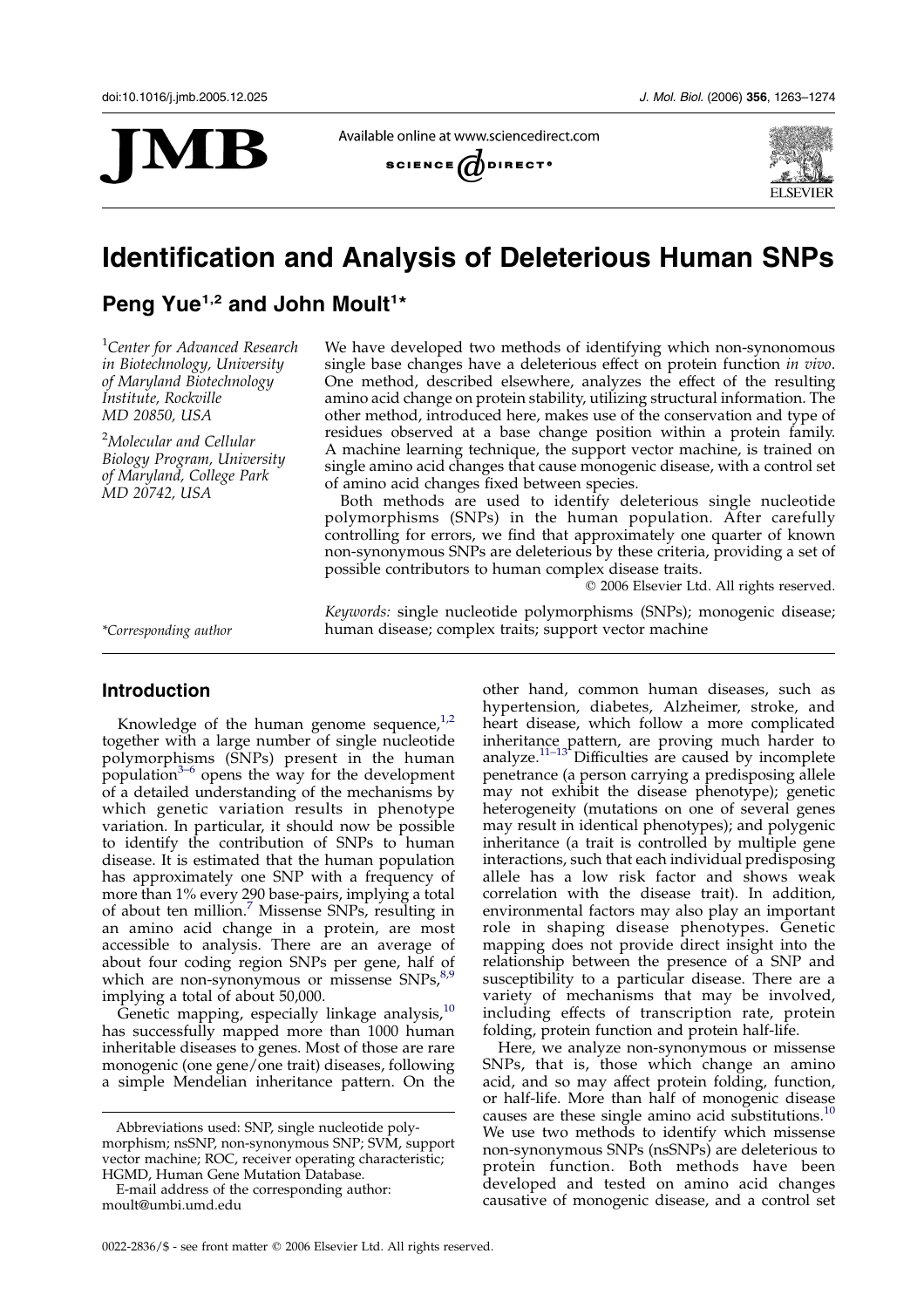of single residue changes fixed between closely related mammalian species.<sup>[14](#page-10-0)</sup> One method analyzes the impact of amino acid changes on protein stability, making use of the three-dimensional structural environment.<sup>[15](#page-10-0)</sup> We find the majority of single base changes that cause monogenic disease significantly destabilize the folded state of the protein concerned. The second method, reported here, makes use of the tendency of critical amino acids to be conserved with a protein family. The more conserved and restricted the type of amino acid at a position, the more likely that a substitution not consistent with that pattern will have a deleterious impact on protein function. This method is more general than the stability model, including all types of protein level effect. It is also more widely applicable, since it does not require knowledge of three-dimensional structure. On the other hand, it provides less direct insight into the mechanism by which a missense SNP affects protein function. The principles of sequence conservation methods have also been explored by others.<sup>[14,16–21](#page-10-0)</sup> We have used a machine learning method, the support vector machine, trained on five simple features that capture the relative sequence conservation at each position in a multiple sequence alignment. The support vector machine allows the identification of a subset of high confidence predictions. Both methods are carefully benchmarked. The use of two separate methods provides an additional means of assessing the reliability of the conclusions.

The two methods have been used to analyze sets of non-synonymous SNPs found in the human population, extracted from the dbSNP database, $4$ and a subset of those for which population frequency data are available. The subset are data from Perlegen<sup>[5](#page-10-0)</sup> and the Hapmap consortium.<sup>[6](#page-10-0)</sup> Using stringent criteria, we find that about one quarter of these SNPs are classified as deleterious at the same level as those causing monogeneic disease in other genes. These are very likely to have a significant impact on protein function, and so probably contribute to complex disease traits, and provide a basis for prioritization in association studies.

We have also examined a number of aspects of the relationship between monogenic disease genes and the rest. First, we have compared the occurrence of deleterious SNPs in monogenic versus non-monogenic disease genes. We find that, whereas in monogenic disease genes nearly all deleterious SNPs occur at low frequency in the population, in other genes a larger proportion are found at high frequencies, consistent withtheideathattheeffectofdeleteriousSNPsinother genesisbuffered. Second, wehavelookedattherateof sequence divergence of monogenic versus other genes. An interesting variation with conservation level is found. Third, we have found that there is a correlation between the phenotypic impact of mouse knockouts and whether or not the orthologous human gene is implicated in monogenic disease. Finally, we have checked to see if monogenic disease genes are less likely to have paralogs than the others, exploring the idea that paralogs sometimes can provide substitute function. No such effect was found.

# **Results**

# Training and testing data used for the classification methods

Table 1 summarizes the monogenic disease and control datasets used for training and benchmarking the sequence profile and structure stability methods. There were a total of 10,263 deleterious mutants in 731 proteins and 16,682 control substitutions in 348 proteins available. The profile model includes 92% and 71% of these respectively, since profiles can be built for most proteins. In testing, high confidence (HC, SVM score  $>$  [0.5]) classifications were obtained for over 80% of these. Significantly fewer data (37% and 14%, respectively) are included in the stability model, because of low structural coverage of human proteins. High confidence classifications are again obtained for about 80% of cases. The last two rows show the data for cases where both methods could be applied. The fraction of high confidence predictions is similar.

Table 1. Training and testing data for the profile and stability methods

|                              | Deleterious mutants |        |          |        | Control substitutions |          |
|------------------------------|---------------------|--------|----------|--------|-----------------------|----------|
|                              | Number              | $(\%)$ | Proteins | Number | $(\%)$                | Proteins |
| All data                     | 10,263              | 100    | 731      | 16,682 | 100                   | 348      |
| Profile                      | 9468                | 92     | 693      | 11,778 | 71                    | 336      |
| Profile HC                   | 7986                | 78     | 673      | 10,171 | 61                    | 336      |
| Stability                    | 3768                | 37     | 243      | 2309   | 14                    | 153      |
| Stability HC                 | 3046                | 30     | 229      | 1904   | 11                    | 152      |
| $Profit + stab-$<br>ility    | 3641                | 35     | 235      | 2141   | 13                    | 148      |
| $Profit + stab-$<br>ility HC | 2501                | 24     | 216      | 1498   | 9                     | 146      |

Deleterious mutants are amino acid changes that cause monogenic disease.<sup>10</sup> Control substitutions are amino acid differences between human proteins and closely related orthologs. HC are high confidence classifications from the support vector machine. Proteins are the number of proteins from which data are included.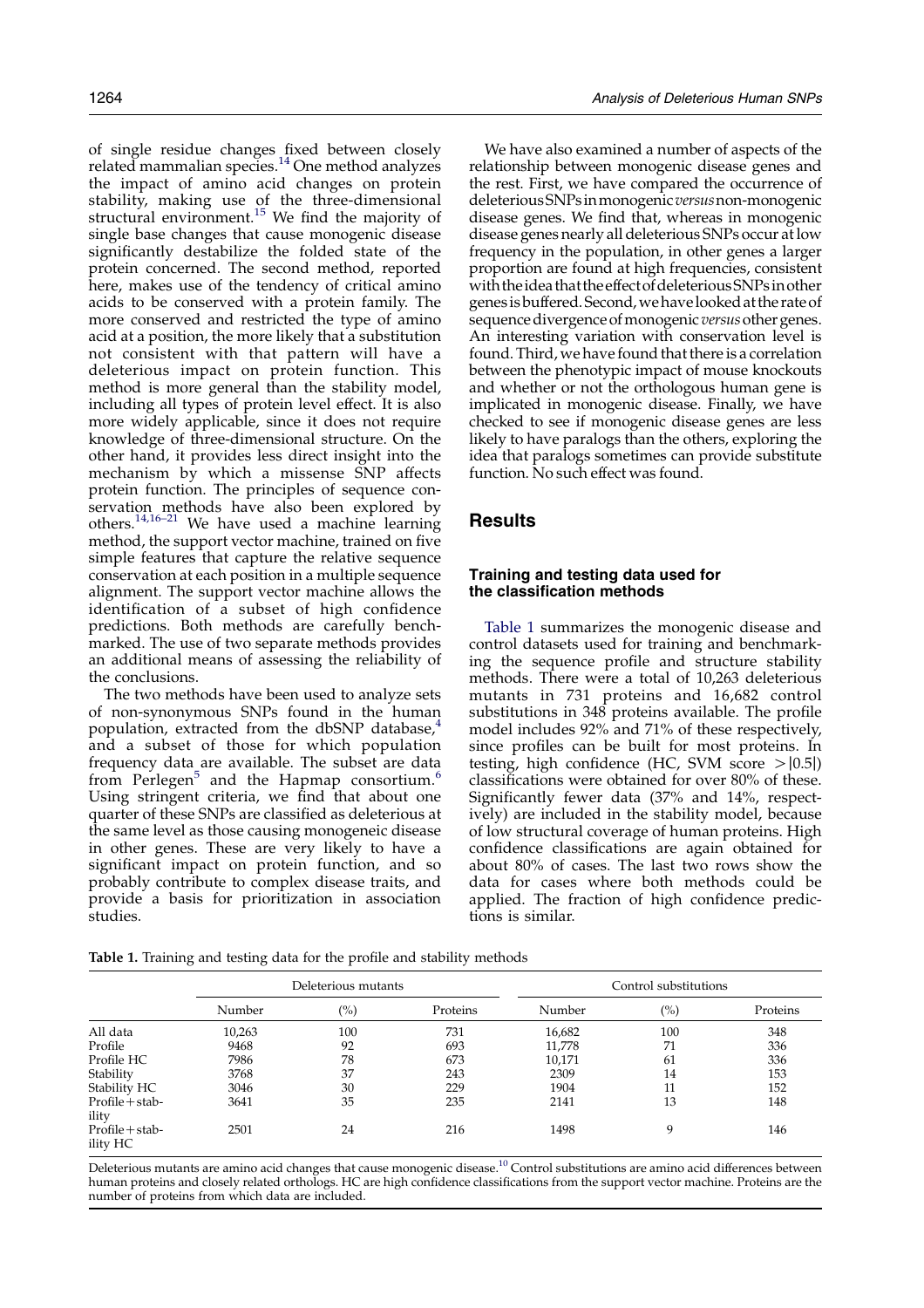#### Accuracy of the classification methods

Figure 1 shows the false positive (blue bars) and false negative rate (red bars) for both methods separately, on all data and for just the high confidence classifications (a support vector machine (SVM) score of greater than 0.5 for non-deleterious classifications and less than  $-0.5$  for deleterious ones), as well as the corresponding data for the cases where the two methods agree. Bootstrapping, with 30 SVMs for each method, was used to obtain the accuracies and confidence limits. As expected, the false positive and false negative rates are highest for the individual classification methods, lower when only high confidence classifications are considered, and lowest of all when only high confidence classifications shared by both methods are included (3% false positive, 9% false negative). The false negative rate of the profile method is slightly lower than that of the stability method (20% versus 26% for all classifications, 16% versus 21% for high confidence ones, where the latter include 85% and 80% of the data, respectively). This difference is expected, since the profile method includes all effects on protein function at the amino acid level, including ligand binding, catalysis, allosteric mechanisms, and post-translational modifications, as well as stability and folding effects, whereas the stability model includes only stability and folding contributions. Less expected is the lower false positive rate for the profile method (9% versus 17% overall, 6% versus 12% for high confidence classifications). The balance between false positive and false negative rates is determined by the relative weights given to the deleterious and control datasets in training the SVM. Equal weights, taking into account the differences in data set sizes, were



Figure 1. Evaluation of the profile and stability methods. False positive and false negative rates are shown for the two methods alone, and for cases where both can be applied and the classifications agree. Results are shown for all classifications, and for the high confidence subsets (HC, SVM score  $>$  [0.5]). Higher false negative rates for the stability model reflect the fact that only stability and folding effects are included, whereas the profile model includes all effects on protein function in vivo. Bars indicate 95% confidence limits, obtained from 30 bootstrapped runs.



Figure 2. ROC curve showing the relationship between specificity (fraction of control set data correctly classified) and sensitivity (fraction of disease set data correctly classified), for the stability model (dotted line), the profile model (broken) and a combined method (continuous line). The profile method performs noticeably better than the stability model, and the combined method is slightly superior to the profile model alone.

used. A 9/10 weighting of control to disease sets produces approximately equal false positive and false negative rates of about 17%.

Figure 2 shows a ROC (receiver operating characteristic) curve analysis of the relationship between specificity (fraction of control data correctly classified) and sensitivity (fraction of disease data correctly classified). Specificity and sensitivity were calculated for a series of SVM score thresholds, using the subset of data where both methods can be applied. Values for the combined method were obtained using the sum of the SVM scores for the two independent methods. This analysis shows that the profile model has better performance at most thresholds, and that the combined method provides a slight advantage over the profile method alone.

### Causes of error

For both methods, the finite error rates reflect both the effects of approximations in the methods and the nature of the data sets. The stability method incorporates a number of approximations in modeling the structure of mutants, and uses a scenario based analysis of effects on stability.<sup>[15](#page-10-0)</sup> As discussed later, for the profile method, the effect of a limited number of sequences in a profile is the main approximation. The Human Gene Mutation  $D$ atabase (HGMD) data<sup>[10](#page-10-0)</sup> used as a disease set contains some entries that are not strictly causative of monogenic disease. For example, the mutant G15D in the  $\alpha$ -chain of hemoglobin (HBA1) is in HGMD, but is predicted to be non-disease causing, with a confident SVM score of 2.9. The literature on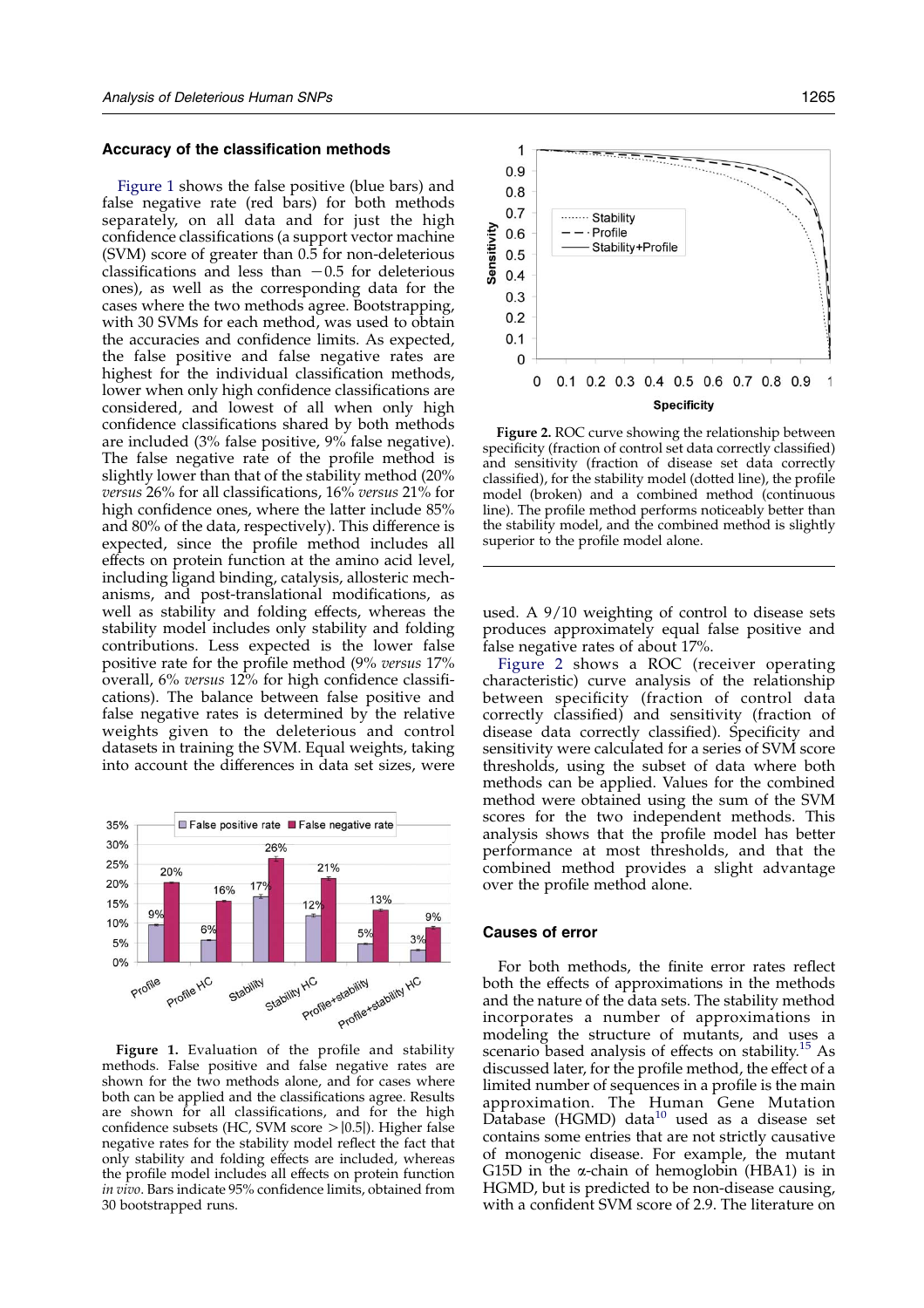this mutation $^{22}$  $^{22}$  $^{22}$  gives no indication of disease. Since 1999, HGMD have added some mutants that are disease associated or risk polymorphisms. This work uses the HGMD version of 26 April 2002, which includes 152 mutants annotated as not necessarily causative of disease. The false negative rate for these is very high: 62% for the profile method and 73% for the stability method. The assumption of no deleterious effects fixed between species might contribute to a finite false positive rate. A limited check on that possibility is provided by 41 HGMD mutants where the altered amino acid is the wild-type in another species. Of the 37 classified by the profile model only four are found to be deleterious. Thus, these appear to be mostly non-disease entries in HGMD, rather than deleterious mutants fixed in other species. Overall, the data in HGMD are of high quality, and appropriate for this application. Errors in the models and the data are sufficiently small that firm conclusions about the level of deleterious SNPs in the human population can be reached, as described below.

### Sensitivity to the number of sequences in a profile

The reliability of the PSSM and entropy values used in the profile method depends on the size of the sequence alignment. We examined the accuracy of the method as a function of the number of sequences available, after filtering out redundant and less reliably aligned sequences, as described in Materials and Methods. Profiles were divided into sets with different numbers of sequences, and the accuracy evaluated for each set. Table 2 shows the results. All sets have similar accuracy, except the set with the smallest number of sequences (2–9). This group has a similar false negative rate but a higher false positive rate (31%) than the other groups. The high false positive rate is probably a consequence of the low maximum entropy for a small number of sequences: the maximum for two sequences is approximately 1 bit, while for 20 sequences, it is 4.3 bits. Additionally, for small profiles, the PSSM is dominated by the BLOSUM scores rather than the pattern of residue use.

# Comparison between BLOSUM, PSSM, and profile models

The full profile method includes the PSSM for the aligned sequences, and entropy factors. We compared the performance of  $a$  PSSM<sup>[23](#page-10-0)</sup> alone, which takes into account which residues are observed at each position in a sequence alignment, with performance using an average substitution matrix (BLOSUM $^{24}$ ), which considers only the likelihood of the substitution in all proteins at all positions. It has been suggested that the BLOSUM matrix is suitable for use in identifying damaging nsSNPs.[9,25](#page-10-0) Since a PSSM contains information unique to each sequence family and sequence position, we would expect it to produce more accurate classifications.

BLOSUM 45 and BLOSUM 62, representing average substitution preferences between proteins with different levels of sequence identity, were tested. PSSM and BLOSUM method accuracy as a function of a score threshold were examined, and the threshold returning the lowest sum of false positives and false negatives chosen in each case. The results are shown in [Table 3](#page-4-0), with the full profile method included for comparison. The BLOSUM matrices both yield similar false positive and negative rates, of about 27% and 36%, respectively, whereas the PSSM has significantly lower values of 22% and 28%. The profile model is substantially more accurate than the PSSM alone, with false positive and false negative rates of 9% and 20%, respectively, establishing that the entropy terms do provide significant additional information.

# Analysis of population SNPs: approximately a quarter of non-synonymous population SNPs are deleterious

We now use the profile and stability methods to identify deleterious non-synonymous SNPs in the human population. As described in Materials and Methods, nsSNP data were obtained from three sources: the NCBI dbSNP database, $4$  the Perlegen data, $5$  and the Hapmap project results. $6$  dbSNP contains a wide range of data, some of which are

Table 2. Accuracy of the profile method as a function of the number of sequences in the alignment

|                     |      | Deleterious |        |      | Control  |        |
|---------------------|------|-------------|--------|------|----------|--------|
| No. of<br>sequences | FN   | Proteins    | Number | FP   | Proteins | Number |
| $[2-9]$             | 0.18 | 60          | 500    | 0.31 | 16       | 787    |
| $[10-19]$           | 0.17 | 82          | 1073   | 0.14 | 24       | 1296   |
| $[20 - 39]$         | 0.18 | 167         | 1957   | 0.11 | 85       | 2785   |
| $[40 - 59]$         | 0.22 | 121         | 1871   | 0.13 | 66       | 2263   |
| $[60 - 79]$         | 0.19 | 94          | 804    | 0.10 | 48       | 1578   |
| $[-80]$             | 0.18 | 169         | 3263   | 0.10 | 97       | 3069   |

Accuracy is measured in terms of the false negative rate (FN) and the false positive rate (FP). The Number columns show the number of variants analyzed in each alignment size range, and Proteins are the number of human proteins included. Accuracy is approximately equal in all but the smallest alignment range, where there is a sharp rise in the false positive rate.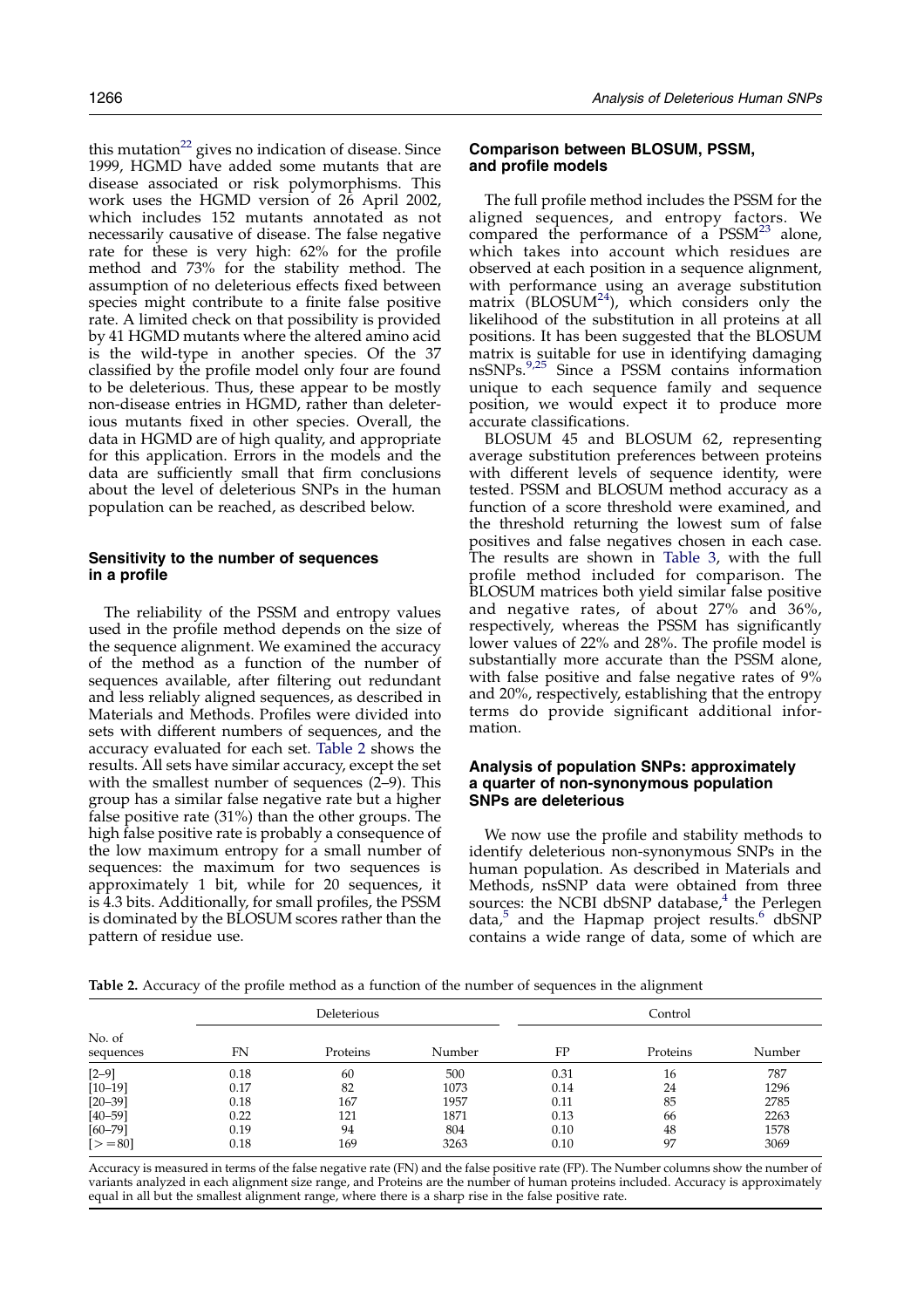<span id="page-4-0"></span>Table 3. Comparison of classification accuracy of BLOSUM matrices, a PSSM and the full profile method

|                  | False positive rate<br>(%) | False negative rate<br>$\%$ |
|------------------|----------------------------|-----------------------------|
| <b>BSOSUM 45</b> | 27                         | 38                          |
| <b>BLOSUM 62</b> | 28                         | 36                          |
| <b>PSSM</b>      | 22                         | 28                          |
| Profile model    |                            | 20                          |

The PSSM method has substantially lower false positive and false negative rates than obtained with either BLOSUM matrix. The additional entropy information in the full profile model further improves accuracy.

based on a single observation. Both Perlegen and the Hapmap project have genotyped sets of individuals from several different populations. Since these SNPs are all verified, and have associated population frequency information, we have analyzed them as a separate data set, referred to as the Frequency set. Table 4 shows the number of data available in the full dbSNP set and the Frequency set, and the number of data that can be classified by the stability and profile methods, the combined methods, and the number of high confidence classifications in each case.

[Figure 3](#page-5-0) shows the fraction of population SNPs assigned as deleterious in dbSNP (blue bars) and the Perlegen/Hapmap data (purple bars). Results are again shown for the two methods separately, and for the combined methods, for all classifications, and those of high confidence. Deleterious classifications in both SNP sets are lowest for the most stringent conditions (high confidence classifications for the combined methods), with 33% for all dbSNP data and 17% for the Frequency subset. The highest deleterious rates are for the stability model alone, with 40% for the dbSNP data, and 31% for the Frequency subset. Deleterious SNP rates are consistently substantially lower for the Frequency subset than the full dbSNP set, presumably reflecting the effect of the unreliable single observation component in dbSNP. As a control, we also analyzed the 952 Hapmap SNPs which were found to have zero frequency, that is, are in dbSNP, but were not observed in the Hapmap population. The

Table 4. Data used for identifying deleterious human SNPs

profile method classifies 50% of those SNPs as deleterious, a much higher value, and close to that obtained in tests introducing random mutations.

The deleterious population SNP rates in [Figure 3](#page-5-0) are distorted somewhat by the finite false positive and false negative rates of the classification methods. Distortions can occur in both directions: a high false positive rate contributes to overestimating the deleterious SNP level, but a high false negative rate contributes to an underestimate. We correct for these effects as follows: For a given true deleterious rate  $D_{true}$ , with a false positive rate  $f_{\rm p}$  and false negative rate  $f_{\rm n}$ , the expected apparent deleterious rate  $D_{\text{exp}}$  is:

$$
D_{\text{exp}} = D_{\text{true}} - D_{\text{true}} * f_n + [1 - D_{\text{true}}] * f_p
$$

where the second term  $(D_{true} * f_n)$  is the underestimate effect of false negatives, the third  $([1-D_{true}]^*f_p)$  is the over-estimate effect of false positives. The most probable value of  $D_{true}$  is thus:

$$
D_{\text{true}} = (D_{\text{exp}} - f_{\text{p}})/(1 - f_{\text{p}} - f_{\text{n}})
$$

A set of apparent deleterious rates  $(D_{\text{exp}})$  were obtained using each of the 30 SVM profile and 30 stability model SVMs, and  $D_{true}$  values estimated for each, using the corresponding  $f_p$  and  $f_n$  values. Average values of  $D_{true}$  were then calculated, together with 95% confidence limits.

[Figure 4](#page-5-0) shows the estimated true deleterious rates for each of the method conditions, using the frequency subset. The stability model and the profile model on all data both return values of approximately 25%. Slightly lower values were obtained with the high confidence subsets, and the lowest value (15%) was obtained with the high confidence assignments common to both methods. It is expected that high confidence scores are only obtained for the more severe effects on protein function and stability. Application of the stability method to site-directed mutagenesis data where experimental folding free energies are available confirms that on average high confidence assignments have a more severe effect on protein stability (data not shown). Thus, the lower level of deleterious SNPs found for the high confidence

|                        | All         |                        |                 | Frequency set |                           |                 |
|------------------------|-------------|------------------------|-----------------|---------------|---------------------------|-----------------|
|                        | Number SNPs | $SNPs$ $\frac{\%}{\%}$ | Number<br>genes | Number SNPs   | $SNPs$ $\left(\% \right)$ | Number<br>genes |
| dbSNP build 124        | 50772       | 100                    | 15,710          | 10,403        | 100                       | 6316            |
| Profile                | 29,081      | 57                     | 11,129          | 6377          | 61                        | 4297            |
| Profile HC             | 22,067      | 43                     | 9782            | 4911          | 47                        | 3549            |
| Stability              | 5166        | 10                     | 2019            | 885           | 9                         | 624             |
| Stability HC           | 3960        | 8                      | 1776            | 681           |                           | 509             |
| Profile + stability    | 3150        | 6                      | 1512            | 531           | 5                         | 415             |
| Profile + stability HC | 2096        | 4                      | 1180            | 370           | 4                         | 304             |

The top line shows the number of missense SNPs available in the dbSNP database, and the subset of these with population frequency information, from Perlegen and the Hapman project. Classifications were made on the full set and the frequency set. The number of SNPs classified in each case, and the number of genes are given for the profile method, the stability method and the combined methods. In each case, values are given the full data and for the subset that are classified with high confidence (SVM score  $>$  [0.5]).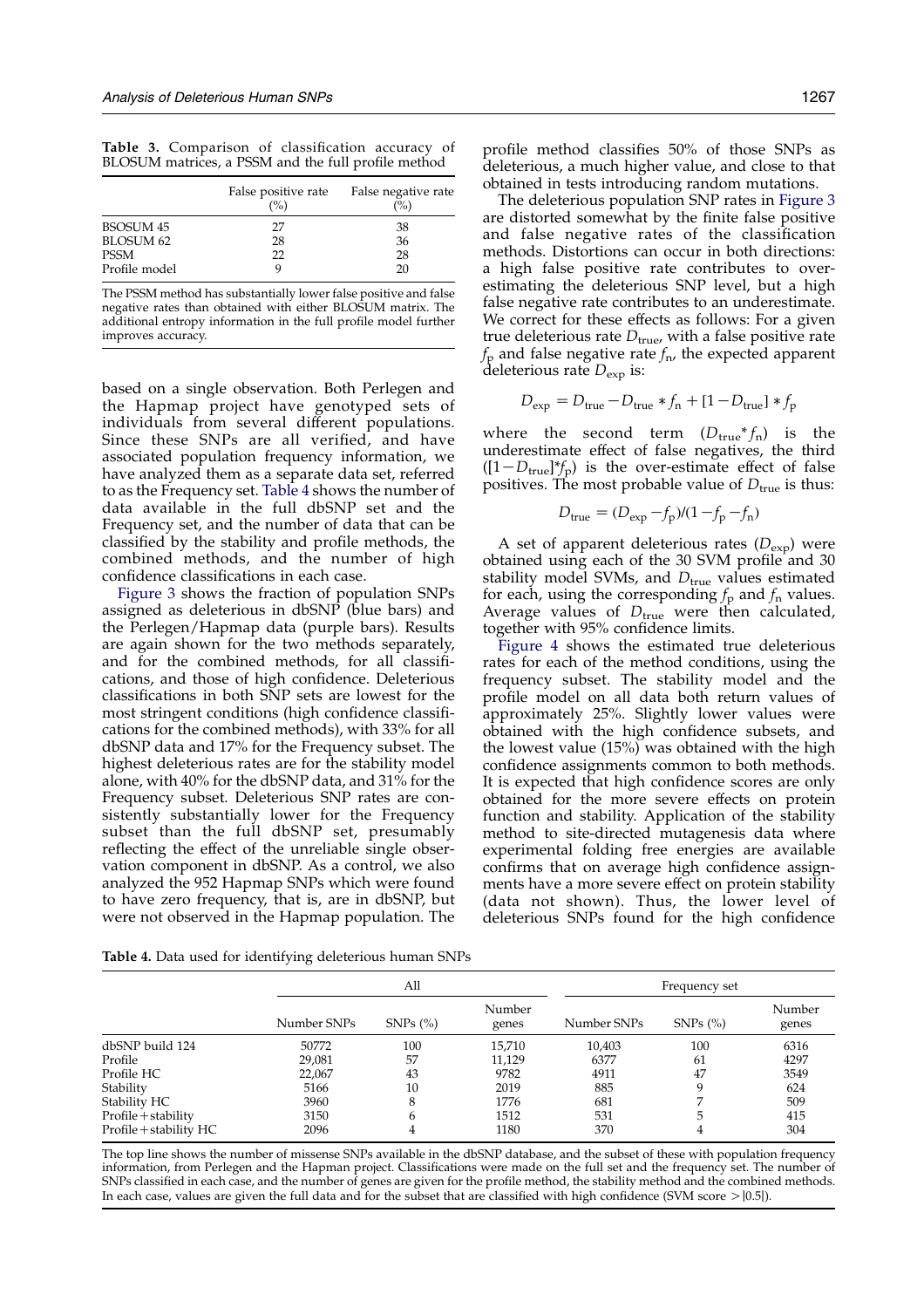<span id="page-5-0"></span><sup>%</sup>del dbSNF ■ %del dbSNP (frequency set) 45%  $40%$ 38%  $40%$  $35%$ 35% 33% 32% 35% 31% 28% 27% 30% 23% 25% 20%  $17%$ 20% 15%  $10%$ 5%  $0%$ Stability<br>Stability HC<br>Profile+stability HC<br>Profile+stability HC Profile Profile HC

Figure 3. Estimated fraction of deleterious SNPs in the human population. Results are shown for all missense SNPs in dbSNP build 124 (blue bars), and a subset for which there are population frequency data (purple bars). Deleterious rates are calculated using the profile and stability methods, the two methods combined, and also, in each case, for high confidence (HC, SVM score  $>$  [0.5]) classifications only. Consistently lower rates are found for the frequency subset than for all dbSNP data, partly reflecting the effect of incorrect entries in the latter. Variations in the rate for the different classification methods reflect the differing false positive and false negative levels. Lower rates for the high confidence predictions reflect the fact that these are generally obtained only for more severe effects on protein structure and function.

score subsets are an estimate of the fraction of more severely deleterious SNPs in the population. The best estimate of the fraction of population missense SNPs that are as detrimental to protein function as those found for monogenic disease is provided by the full set of classifications for the profile and



Figure 4. Estimated fraction of deleterious SNPs in the human population, corrected for the effects of false negatives and false positives. The Stability, Profile and combined methods all yield rates close to 25%. The high confidence classifications yield lower values, reflecting the fact that generally only severe effects on protein structure and function have high confidence classifications. Data are for the Frequency subset of dbSNP. The bars show 95% confidence limits.

stability methods. For both, that value is close to 25%. Thus, the analysis leads to the conclusion that approximately one quarter of non-synonymous SNPs found in the population are as deleterious to protein function as single base changes known to cause monogenic disease. This value is a little lower than reports by other groups,  $17,18$  probably because of the effect of correcting for finite error rates in the methods.

### Deleterious SNPs in monogenic disease genes

There are 4458 nsSNPs in dbSNP located in monogenic disease genes, among which 1656 are assigned as deleterious by the profile method. Only a small portion (152) is also present in HGMD as known monogenic disease mutants. The remainder might be new monogenic disease causing variants, known variants not yet entered into the HGMD, or false positives. Given a false positive rate of 10%, we only expect 446 in that category. If the additional SNPs really are disease causing, we would expect them to be predominantly at low frequencies in the population. Figure 5 shows a comparison of the population frequency distribution of the 970 of these in the frequency subset with the corresponding distribution for all other genes. As expected, there are many more low frequency SNPs in both sets. Both sets also show a higher fraction of deleterious SNPs at low frequency, compared to non-deleterious, consistent with their being selected against. That bias is stronger for the monogenic disease gene set, and only about 10% are at frequencies higher than 20%, the expected fraction of false positives. More precisely, there are 170 disease gene deleterious SNPs with a frequency of less than 5%, versus 723 such SNPs in non-disease genes, and 78 higher frequency deleterious SNPs in



Figure 5. Distribution of SNP frequencies in the human population. Filled red bars show the fraction of all deleterious missense SNPs in each frequency range, for all non-monogenic disease genes. The hashed red bars show the same data for monogenic disease genes; green bars show the corresponding data for non-deleterious SNPs. As expected low frequency SNPs are the most common for all categories. Deleterious SNPs are biased towards low frequencies in both sets, but the effect is considerably stronger for monogenic disease genes.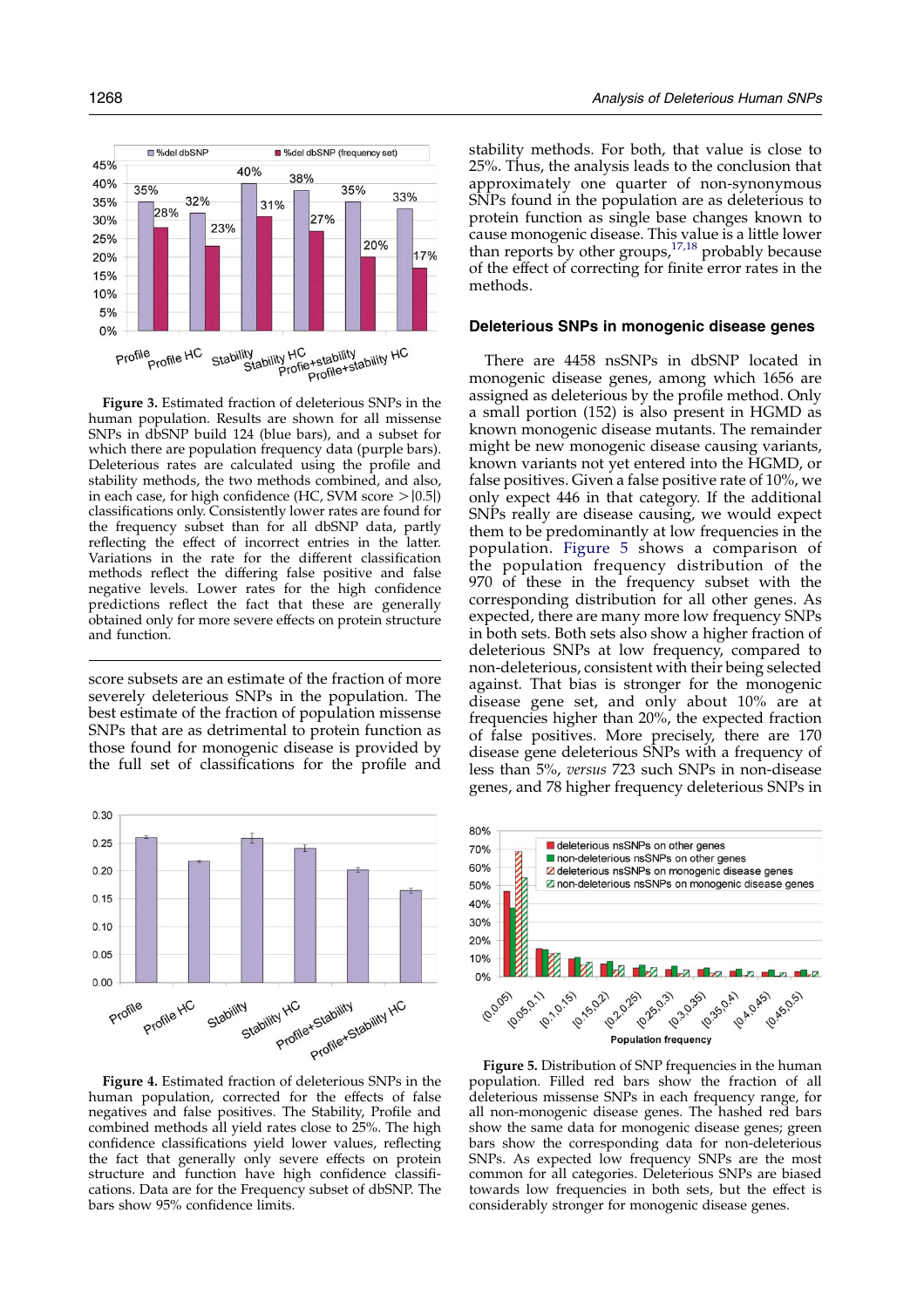monogenic disease genes versus 827 in the others. A  $\chi^2$  test on these values shows that the probability of the excess low frequency deleterious SNPs in monogenic disease genes occurring by chance is  $2.3 \times 10^{-10}$ . Thus, there is more selection against deleterious SNPs in the monogenic disease genes. Many of the low frequency disease gene deleterious SNPs are likely involved in monogenic disease. As noted above, some may have already been known, but have not been entered into the HGMD. Others are likely previously unrecognized contributors to monogenic disease.

To investigate the possibility that some of the additional deleterious missense SNPs in monogenic disease genes are in fact disease causing, we examined the subset of 18, in 15 different genes, which are assigned as deleterious with high confidence by both classification methods. Table 5 summarizes the data for these SNPs. Five are already in the HGMD, but given the very low false positive rate for this subset (3%), the others are candidate mutants for monogenic disease. Two of these have surprisingly high population frequencies for monogenic disease mutants: SERPINA7 L303F, at 20%; and AMACR G175D with a frequency of 34%. SERPINA7 belongs to a family of serine protease inhibitors, but also functions as a thyroid binding–globulin (TBG). There are many mutations associated with TBG deficiency, and many of these also have a high population frequency.<sup>[26,27](#page-11-0)</sup> These mutants alone are not sufficient to cause disease, since the resulting tendency for hyperthyroid is usually reversed by reduced thyroid hormone secretion. The high frequency is thus likely a consequence of a second factor being required for disease. There is no obvious explanation for the high frequency of the AMACR SNP.

### Divergence rates of monogenic disease-associated proteins

[Figure 6](#page-7-0) shows a comparison of divergence rates of monogenic disease proteins versus all others. A larger proportion of the most highly conserved proteins are non-disease, whereas at moderate to high conservation, a higher proportion is disease. At the lower conservation levels, non-disease proteins are slightly more common: There are 278 disease genes and 3374 others with sequence identities less than or equal to 75%, and 1258 disease genes and 12,337 others with identities higher than 75%. A  $\chi^2$  test yields a probability of 0.0022 of this bias occurring by chance. This pattern can be rationalized as follows. Damage to the most conserved proteins is more likely to be lethal, and thus, not identified as disease causing. The lowest conserved proteins are likely buffered against deleterious changes in some way, and so are also not involved in monogenic disease. It is the more moderately to highly conserved genes where deleterious SNPs are likely to lead to disease, but not to be lethal. Other reports,<sup>[28,29](#page-11-0)</sup> using only average values, and separately analyzed  $K_s$  and  $K_a$ rates, come to contradictory conclusions. With more genomes becoming available, further study will be worthwhile.

### Comparison with mouse knockout data

The profile and stability models detect SNPs that reduce the level of protein function *in vivo*. The limit of reduced function is the absence of the gene. Thus, we would expect a relationship between the response of the human phenotype to deleterious SNPs, and the response of mice to knockout of the

Table 5. Very high confidence classifications of deleterious population SNPs in monogenic disease genes

| Gene         | SNP ID   | <b>SVM</b><br>stability | <b>SVM</b><br>Profile | Substitution | Freq. | Source   | Population      | <b>HGMD</b> |
|--------------|----------|-------------------------|-----------------------|--------------|-------|----------|-----------------|-------------|
| <b>CFTR</b>  | 766874   | $-0.88$                 | $-1.75$               | S605F        | 0.002 | Hapmap   | afr,eur,chn,jap |             |
| FCER1A       | 2298805  | $-0.73$                 | $-2.67$               | <b>S101N</b> | 0.007 | Perlegen | afr,eur,chn     |             |
| NTRK1        | 6336     | $-1.06$                 | $-1.17$               | H604Y        | 0.011 | Hapmap   | afr,eur,chn,jap | CM990977    |
| DNASE1       | 1799891  | $-0.54$                 | $-0.77$               | P154A        | 0.011 | Hapmap   | afr,chn,jap     |             |
| <b>CFTR</b>  | 1800100  | $-1.06$                 | $-2.12$               | R668C        | 0.014 | Perlegen | afr,eur,chn     | CM950247    |
| <b>LYZ</b>   | 1800973  | $-0.92$                 | $-0.72$               | T88N         | 0.015 | Hapmap   | afr,eur,chn,jap |             |
| <b>CHAT</b>  | 8178990  | $-0.82$                 | $-1.26$               | L125F        | 0.021 | Hapmap   | afr,eur,chn,jap |             |
| <b>EPX</b>   | 2302311  | $-1.32$                 | $-0.81$               | M572Y        | 0.027 | Hapmap   | afr,eur,chn,jap |             |
| <b>HFE</b>   | 1800562  | $-1.00$                 | $-1.77$               | C194Y        | 0.028 | Perlegen | afr,eur,chn     | CM960828    |
| TAP1         | 1057149  | $-0.80$                 | $-1.94$               | <b>R708O</b> | 0.029 | Perlegen | afr,eur,chn     |             |
| CYP2A6       | 17791931 | $-0.81$                 | $-1.99$               | L160H        | 0.035 | Perlegen | afr,eur,chn     | CM980517    |
| KLK3         | 17632542 | $-0.58$                 | $-1.67$               | <b>I179T</b> | 0.036 | Perlegen | afr,eur,chn     |             |
| PTGS2        | 5272     | $-1.40$                 | $-1.42$               | E488G        | 0.056 | Hapmap   | afr,eur,chn,jap |             |
| <b>HFE</b>   | 1799945  | $-0.70$                 | $-0.66$               | H63D         | 0.085 | Hapmap   | afr,eur,chn,jap | CM960827    |
| CYP2A6       | 5031017  | $-1.57$                 | $-1.61$               | G479V        | 0.125 | Hapmap   | afr             |             |
| <b>OTOR</b>  | 6135876  | $-0.91$                 | $-0.96$               | L31P         | 0.141 | Perlegen | afr,eur,chn     |             |
| SER-         | 1804495  | $-1.28$                 | $-1.38$               | L303F        | 0.203 | Perlegen | afr,eur,chn     |             |
| PINA7        |          |                         |                       |              |       |          |                 |             |
| <b>AMACR</b> | 10941112 | $-1.51$                 | $-2.35$               | G175D        | 0.341 | Hapmap   | afr,eur,chn,jap |             |

SVM stability and SVM profile are the scores assigned by the two classification methods. A score  $\leq -0.5$  is high confidence. The Freq. column gives the mean frequency of each SNP over the populations. The Population column lists the populations in which each SNP has been genotyped: afr, African; eur, European; chn, Chinese, jap, Japanese populations. Only five of these SNPs are in the HGMD database of disease causing mutations (IDs in the last column).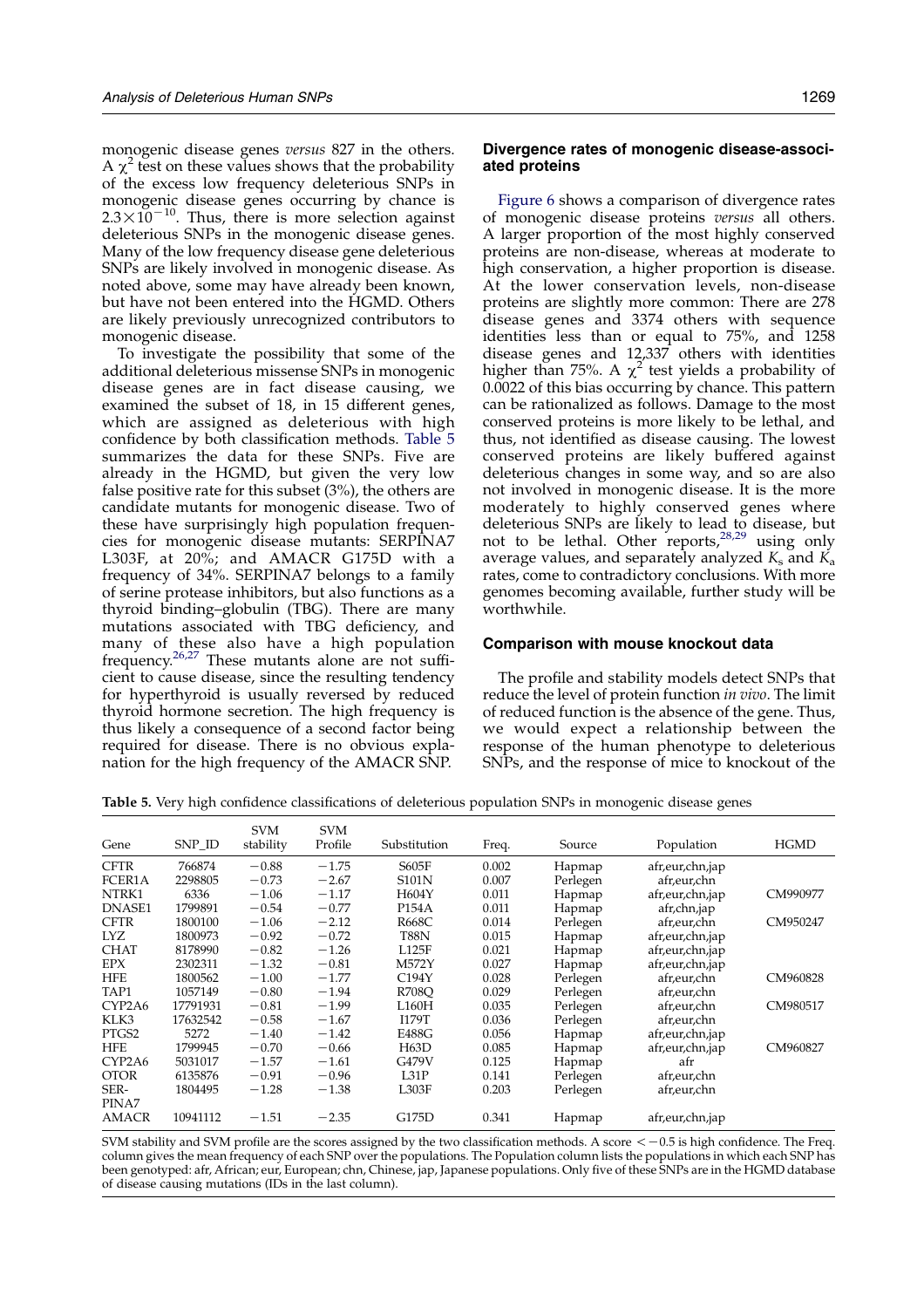<span id="page-7-0"></span>

Figure 6. Protein sequence divergence rates for human monogenic disease proteins (blue bars) and all others (purple bars). Rates are expressed in terms of the sequence identity between each human protein and its mouse ortholog. Disease proteins have a larger proportion of high sequence identity mouse orthologs showing that, on average, their sequences diverge more slowly than those of other proteins.

corresponding orthologs.†. In this database, genes are clustered into four knockout phenotype groups. The first group is of genes where the knockout is compatible with viability. This group is further subdivided into cases where there is a detectable effect on the phenotype, and cases where the phenotype is apparently unaffected. The other three groups are of genes where knockout causes post-, peri- and prenatal mortality.

Table 6 shows the fraction of monogenic disease genes in each of the mouse knockout groups. The lowest fraction of monogenic genes is for the no-effect group of knockouts  $(8\%)$ , consistent with fully buffered genes generally not contributed to monogenic disease. The next lowest fraction is for the prenatal mortality set (28%), consistent with defects in these human genes probably resulting in a non-viable fetus, and so not classified as disease associated. Approximately half of the other knockout groups have equivalent monogenic disease genes, consistent with non-lethal but significant impact on the phenotype often being classified as monogenic disease. In all, there are nine disease genes in the two categories not consistent with monogenic disease (no effect and prenatal lethal), and 33 non-disease genes. For the categories consistent with monogenic disease (affected phenotype and post-natal lethal) the corresponding numbers are 93 disease genes and 105 others. A  $\chi^2$  test yields a low probability of the correlation occurring by chance (0.004), but the correlation is not as high as might be expected. There are several possible reasons for that. As more mouse knockout data becomes available, a fuller analysis will be possible.

Table 6. Relationship between mouse knockout phenotypes and human monogenic disease genes

| Phenotype                              |                       | Total<br>genes | Disease<br>genes | Fraction<br>genes $(\% )$ |
|----------------------------------------|-----------------------|----------------|------------------|---------------------------|
| Compatible<br>with viability           | No apparent<br>effect | 13             |                  | 8                         |
|                                        | With effect           | 147            | 71               | 48                        |
| Postnatal or<br>perinatal<br>mortality |                       | 51             | 22               | 43                        |
| Prenatal<br>mortality                  |                       | 29             | 8                | 28                        |

Total genes are the number of mouse knockouts in each phenotype category, and Disease genes are the number for which the human ortholog is a monogenic disease gene.

# Frequency of paralogs for monogenic disease and other genes

A possible distinguishing feature between monogenic disease genes and the rest is that the phenotype is robust to reduced function on the latter because of redundancy of function, other genes can at least partly compensate for reduced activity. Full identification of possible substitute genes requires a detailed knowledge of human protein networks, not yet available. However, it might be expected that paralogs would often perform this role, and a number of such cases are known. For example, E-selectin and P-selectin are paralogous, with 40% protein sequence identity. Single gene knock-out mice show mild phenotypes, while the double knock-out mice have a severe disease phenotype, consistent with overlapping function.<sup>[30](#page-11-0)</sup> On the other hand, there are many cases where paralogous genes are involved in different biological processes, for example malate and lactate dehydrogenases.

Paralogs were identified by searching each human protein sequence against all others, selecting relatives with a BLAST  $\check{E}$ -score of  $10^{-3}$  or better. [Table 7](#page-8-0) shows the fraction of monogenic and other genes with at least one paralog. There is no difference between the two types of gene; in both cases about 87% have paralogs. We conclude from this that buffering mechanisms are more varied than just the use of paralogs.

# **Discussion**

The main conclusion of this study is that about one quarter of the known missense SNPs in the human population are significantly deleterious to protein function *in vivo*. Others have reported a figure of about one third.<sup>[17,18](#page-10-0)</sup> It has also been suggested that the fraction is much lower, $16$  with false positives, errors in dbSNP, and known monogenic disease mutations inflating the apparent value. We have taken into account the effect of false positives and false negatives to obtain a corrected value for deleterious rate. We have also examined

<sup>†</sup> Mouse knockout data were obtained from [http://](http://www.bioscience.org/knockout/knochome.htm) [www.bioscience.org/knockout/knochome.htm](http://www.bioscience.org/knockout/knochome.htm)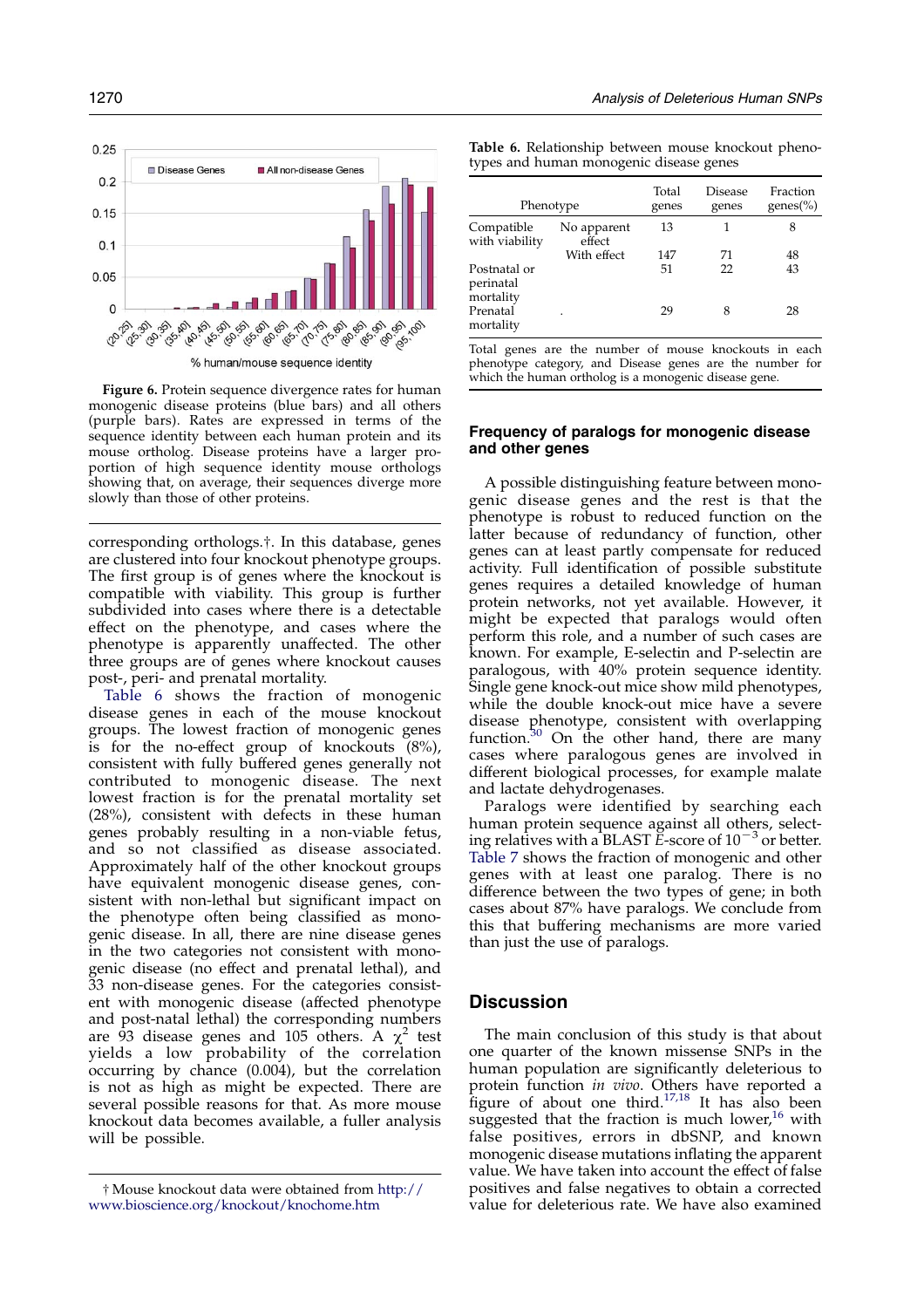<span id="page-8-0"></span>Table 7. Fraction of monogenic and other genes that have paralogs

|                         | Monogenic disease<br>genes |          | Other genes |               |  |
|-------------------------|----------------------------|----------|-------------|---------------|--|
|                         | Count                      | $($ %)   | Count       | $\frac{9}{0}$ |  |
| No paralogs<br>Paralogs | 227<br>1460                | 13<br>87 | 705<br>4887 | 13<br>87      |  |

Monogenic disease data are from HGMD. $^{10}$  $^{10}$  $^{10}$  Other genes are other human genes containing at least one SNP classified as deleterious. There is no difference in the fraction with paralogs for the two sets, suggesting that other mechanisms are dominant in shielding the phenotype from the adverse effects of deleterious SNPs in the non-monogenic disease genes.

the difference in apparent deleterious rate for all of dbSNP and a validated subset. There is indeed a higher value of about one third for all dbSNP, but the value of a quarter is obtained on reliable data. Some of the deleterious SNPs are in known monogenic disease genes, but about 80% of the dbSNP ones, and 70% of the validated set, are not.

Some of the new deleterious SNPs in monogenic disease genes are candidates for previously unrecognized disease causes. The deleterious SNPs in non-monogenic disease genes are candidates for contributing to complex disease traits. Presumably, the network environment of the proteins concerned buffers the effect on the phenotype. This view is supported by the analysis of the relationship between monogenic disease genes and mouse knockout phenotypes; knockouts with intermediate impact on the phenotype are more likely to be orthologs of human monogenic disease genes. A simple form of buffering is overlapping function with paralogous proteins. For example, a T cell mediated immune response will involve many different T-cell receptors. We have found deleterious SNPs in some of these proteins, $31$ but redundancy through paralogs will provide buffering. Surprisingly, we did not find that monogenic disease genes are less likely to have paralogs than others, so this mechanism is probably only one of a number. A proper understanding of these buffering processes will require a detailed knowledge of the relationship between protein function and network behavior.

Many of the deleterious SNPs in non-monogenic disease genes are relatively rare. In one sense, this is expected, since overall, there are many more rare SNPs than common ones. The low frequency deleterious SNPs may contribute to relatively rare complex traits, or they may contribute in many combinations to produce common traits.<sup>[32,33](#page-11-0)</sup>

For complex diseases, variation in a single gene only marginally increases risk, and as a consequence, most association studies present weak and sometimes inconsistent results.<sup>[34](#page-11-0)</sup> The deleterious SNPs found in this and other analyses provide additional information that can be used to select SNPs for inclusion in association studies, or, in larger scale studies, to provide prior probabilities that can be incorporated into the statistical model.

The analysis of human SNPs was done using a previously developed method, based on protein structure/stability factors,<sup>[15](#page-10-0)</sup> and a new, sequence profile based method. The sequence method has a larger coverage of missense SNPs because it does not require knowledge of three-dimensional structure. Also, since sequence methods are based on evolutionary selection information extracted from multiple sequence alignments, they are not limited by current knowledge of protein function and structure, and so include a wider range of effects. On the other hand, the sequence method assumes that deleterious SNPs will eventually be removed during evolution. While this assumption may be true for those genes associated with monogenic disease or serving as major contributors to complex diseases, it may not be as true for those with only subtle effects on the phenotype. For this reason, it is desirable to develop broadly based mechanistic models of SNP impact†.

# Materials and Methods

### Construction of the deleterious variant dataset

The deleterious variants are a set of single amino acid substitutions known to cause monogenic disease. Genes associated with monogenic disease were identified by checking all 16,220 human gene names in the NCBI<br>Locuslink<sup>[35](#page-11-0)</sup> database (as of 26 April 2002) against the Human Gene Mutation Database<sup>[10](#page-10-0)</sup> (HGMD) (as of 9 February 2002). HGMD contains the most comprehensive collection of mutations related to monogenic disease. Most cause monogenic disease, although a few may be associated with disease as a result of linkage disequilibrium rather than directly causative, or contribute to a complex trait disease. Later versions of HGMD include more of the latter class, and so the earlier version was preferred. A total of 731 genes containing 10,263 single residue variations were identified.

### Identification of a set of non-deleterious single residue variants

We also required a control set of mutants, not causative of disease. It is not known which base variants in the human population contribute to complex trait disease, and so it is not possible to use these. Following others, $14$  we used non-synonymous base differences between human proteins and closely related proteins in other mammals. The justification here is that almost all variants that are fixed between species are essentially neutral and non-deleterious. To maintain compatibility between the deleterious and control sets, the same 731 monogenic disease proteins were used. The protein sequences of these genes were compared to all other mammalian protein sequences in Swiss-Prot, $36$ using BLAST.<sup>[23](#page-10-0)</sup> Proteins with at least 90% sequence identity over at least 80% of the full length were selected. Single residue differences in these alignments were used as a set of pseudo mutations. A total of 348

<sup>†</sup> <http://www.snps3d.org>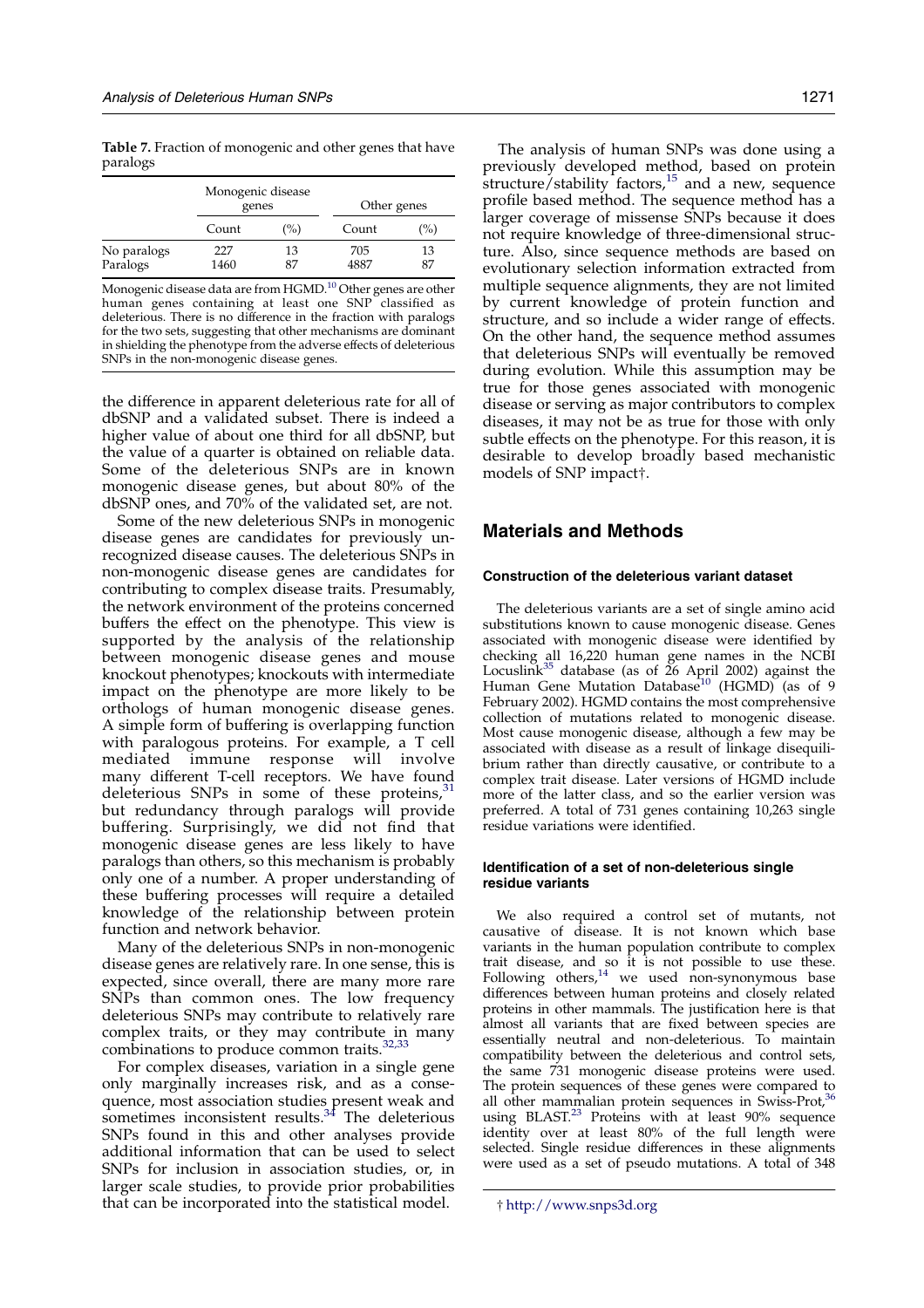proteins containing 16,682 such single-residue differences to the human disease set were obtained.

### Source of human population missense SNPS

SNPs were obtained from NCBI dbSNP, build 124. Many of the dbSNP entries are not verified (are based on single observations, or population frequency data have not been deposited). A confirmed SNP set was built from data in Perlegen (as of May 2005) and the Haplotype genotyping projects (Phase I, as of May 2005). Files containing SNP and frequency information were downloaded from Perlegen and Hapmap project websites‡. These two datasets were processed as follows. (1) Both datasets were mapped to dbSNP RefSNP clusters. Hapmap provides a link from each record to a RefSNP ID; the Perlegen submission SNP ID and the mapping table, SNPSubSNPLink, between submission SNP IDs and RefSNP IDs in dbSNP build 124 were used to link each Perlegen record to the related RefSNP cluster. (2) For each RefSNP entry, mean frequencies were calculated from the three Perlegen populations, and from the available Hapmap populations. (3) In cases where data are available for both sources, the Hapmap information was discarded. dbSNP links were used to map each SNP to the corresponding amino acid substitution.

### Construction of sequence profiles

Each human protein sequence was searched against the NR (Non-redundant Protein Database) using<br>PSIBLAST<sup>[23](#page-10-0)</sup> with an E-score cutoff of 10<sup>-3</sup> and three search rounds. The PSIBLAST sequence alignment (profile) and the position specific scoring matrix (PSSM) were retained for further use. Profiles were filtered as follows.

- (1) Closely related proteins were removed: if a pair of proteins had more than 90% sequence identity in PSIBLAST, one was eliminated from the profile.
- (2) Less reliably aligned proteins were removed: any protein with less than 30% sequence identity to the query human sequence was removed.
- (3) Regions of the alignment where more than 50% of the sequences have a gap were removed.

#### Features for the support vector machine

The following five features were used for the SVM.

- (1) The probability of substituting the variant residue type *a* at position *j* in the sequence alignment,  $P(a,j)$ , taken from the corresponding matrix element in the PSSM.
- (2) The entropy at each position  $j$  in the alignment, calculated using the Shannon $37$  entropy formula:

$$
S_j = -\Sigma P_i \log_2 P_i
$$

where the sum is over the 20 possible amino acids, and  $P_i$  is the probability of a particular residue type  $i$ at this position. Probabilities are calculated from the filtered alignment profile.

- (3) The mean entropy  $\langle S \rangle$  over the sequence, calculated by averaging over all sequence positions.
- (4) The standard deviation of the entropy over all positions, calculated as:

$$
\sigma(S) = [(\sum_{i} (S_i - \langle S \rangle)^2)/(N - 1)]^{1/2}
$$

where the sum is over all sequence positions,  $S_i$  is the entropy at a particular position, and N is number of sequence positions.

(5) The entropy at each position  $j$ , expressed as a  $Z$  score:

$$
Z_j = (S_j - \langle S \rangle) / \sigma(S)
$$

### Support vector machine (SVM)

The five parameters described above: probability of accepting that amino acid substitution, entropy, mean entropy, standard deviation of the entropy and the entropy Z score, were used as features to train a SVM. The deleterious variant set consisted of these values for all the monogenic disease causing residue positions, and the control set were the values for the inter-species amino acid differences. SVM<sup>light</sup>§, an implementation of SVM in C, was used, with a linear kernel. Weights were assigned to the disease and control data sets to compensate for their different sizes, such that they contributed equally to determining the partitioning surface. The distance of a data point from the partitioning surface provides an approximate measure of confidence in a classification. Bootstrapped datasets were used for training and accuracy assessment. That is, each SVM was trained on data points drawn randomly from the disease and control sets, with the total number of points equal to the size of each set. The training and testing procedure was repeated 30 times. For each trial, the false negative rate (the fraction of deleterious variations mis-classified as non-deleterious) and false positive rate (the fraction of non-deleterious variations mis-classified as deleterious) in the test dataset (those points not included in training) were calculated. The average false positive and false negative rates provide the measure of the classification accuracy. The 95% confidence intervals were also obtained from the distribution offalse positive and false negative values. A similar procedure was used to obtain confidence intervals for the fraction of deleterious SNPs in the population data sets.

### Stability model

Full details are available in an earlier paper.<sup>15</sup> A summary is provided here. Eleven contributions to the energy and entropy of protein stability are considered. There are four classes of electrostatic interaction: reduction of charge-charge, charge-polar or polar-polar energy, or introduction of electrostatic repulsion; three solvation effects: burying of charge or polar groups, and reduction in non-polar area buried on folding; and two terms representing steric strain: backbone strain and overpacking. The other two contributions considered are cavity formation (affecting van der Waals energy), and loss of a disulfide bridge. Surface accessibility of the mutated residue relative to the unfolded state is also included, as well as three parameters related to the  $C^{\circ}$ temperature factor of the mutated residues, so that in all there are 15 parameters. The same SVM software as for the profile model was used to determine the partition-

<sup>‡</sup> <http://genome.perlegen.com> and <http://www.hapmap.org/> § <http://svmlight.joachims.org>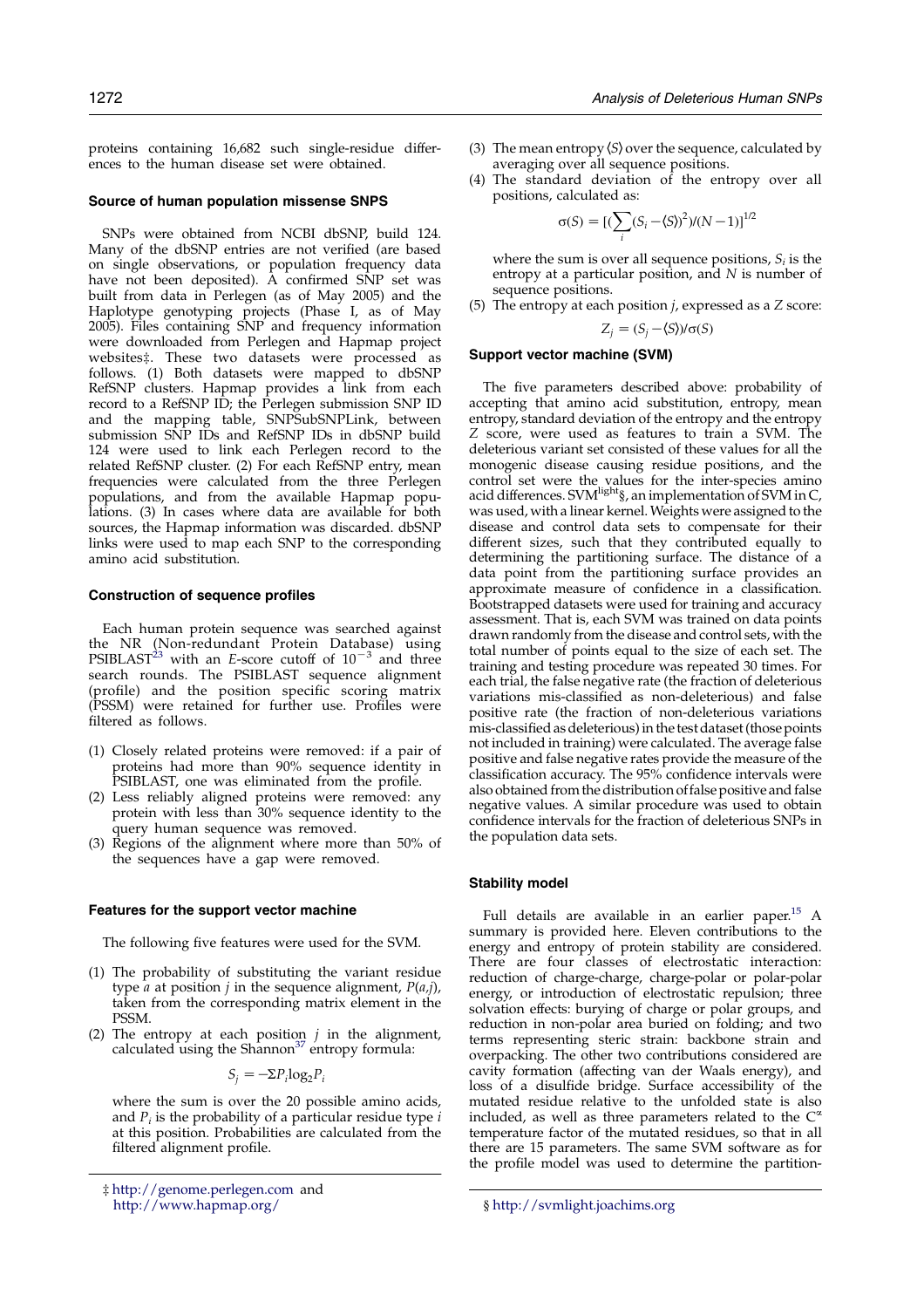<span id="page-10-0"></span>ing surface between the disease and non-disease data in the 15-dimensional parameter space. Continuous variables were normalized in the form of a  $Z$  score ( $Z=$ (value-mean)/standard-deviation). A radial basis kernel with a  $\gamma$  value of 0.2 was used.

### Estimate of protein divergence rate from human and mouse orthologous genes

Mouse orthologs were taken from the NCBI Homo-<br>loGene database.<sup>[38](#page-11-0)</sup> For each orthologous pair, the BLAST sequence identity was calculated between all refseq mouse protein sequences and those of all the corresponding human refseq entries, and the highest value was used. (This procedure is necessary, since each gene may have multiple protein isoforms.)

#### Matching of mouse knockouts with human genes

The OMIM ID of each available mouse knockout gene was extracted and matched to the NCBI locuslink database, to identify the corresponding human gene name. Human curation was used to match remaining mouse genes and verify each link. The matched human genes were compared to those in the HGMD database, to find the subset involved in monogenic disease.

# Acknowledgements

This work was supported by grant LM07174 from the National Library of Medicine. We thank Eugene Melamud for help with the database infrastructure, and many useful discussions.

# **References**

- 1. Venter, J. C., Adams, M. D., Myers, E. W., Li, P. W., Mural, R. J., Sutton, G. G. et al. (2001). The sequence of the human genome. Science, 291, 1304–1351.
- 2. Lander, E. S., Linton, L. M., Birren, B., Nusbaum, C., Zody, M. C., Baldwin, J. et al. (2001). Initial sequencing and analysis of the human genome. Nature, 409, 860–921.
- 3. Sachidanandam, R., Weissman, D., Schmidt, S. C., Kakol, J. M., Stein, L. D., Marth, G. et al. (2001). A map of human genome sequence variation containing 1.42 million single nucleotide polymorphisms. Nature, 409, 928–933.
- 4. Sherry, S. T., Ward, M. H., Kholodov, M., Baker, J., Phan, L., Smigielski, E. M. & Sirotkin, K. (2001). dbSNP: the NCBI database of genetic variation. Nucl. Acids Res. 29, 308–311.
- 5. Hinds, D. A., Stuve, L. L., Nilsen, G. B., Halperin, E., Eskin, E., Ballinger, D. G. et al. (2005). Whole-genome patterns of common DNA variation in three human populations. Science, 307, 1072-1079.
- 6. The International Hapmap Consortium. (2003). The International HapMap Project. Nature, 426, 789–796.
- 7. Kruglyak, L. & Nickerson, D. A. (2001). Variation is the spice of life. Nature Genet. 27, 234–236.
- 8. Halushka, M. K., Fan, J. B., Bentley, K., Hsie, L., Shen, N., Weder, A. et al. (1999). Patterns of single-nucleotide polymorphisms in candidate genes for blood-pressure homeostasis. Nature Genet. 22, 239–247.
- 9. Cargill, M., Altshuler, D., Ireland, J., Sklar, P., Ardlie, K., Patil, N. et al. (1999). Characterization of singlenucleotide polymorphisms in coding regions of human genes. Nature Genet. 22, 231–238.
- 10. Stenson, P. D., Ball, E. V., Mort, M., Phillips, A. D., Shiel, J. A., Thomas, N. S. et al. (2003). Human Gene Mutation Database (HGMD): 2003 update. Hum. Mutat. 21, 577–581.
- 11. Carlson, C. S., Eberle, M. A., Kruglyak, L. & Nickerson, D. A. (2004). Mapping complex disease loci in whole-genome association studies. Nature, 429, 446–452.
- 12. Botstein, D. & Risch, N. (2003). Discovering genotypes underlying human phenotypes: past successes for Mendelian disease, future approaches for complex disease. Nature Genet. 33, 228–237.
- 13. Emahazion, T., Feuk, L., Jobs, M., Sawyer, S. L., Fredman, D., St Clair, D. et al. (2001). SNP association studies in Alzheimer's disease highlight problems for complex disease analysis. Trends Genet. 17, 407-413.
- 14. Sunyaev, S., Ramensky, V., Koch, I., Lathe, W., 3rd, Kondrashov, A. S. & Bork, P. (2001). Prediction of deleterious human alleles. Hum. Mol. Genet. 10, 591–597.
- 15. Yue, P., Li, Z. & Moult, J. (2005). Loss of protein structure stability as a major causative factor in monogenic disease. J. Mol. Biol. 353, 459–473.
- 16. Ng, P. C. & Henikoff, S. (2003). SIFT: Predicting amino acid changes that affect protein function. Nucl. Acids Res. 31, 3812–3814.
- 17. Ramensky, V., Bork, P. & Sunyaev, S. (2002). Human non-synonymous SNPs: server and survey. Nucl. Acids Res. 30, 3894–3900.
- 18. Chasman, D. & Adams, R. M. (2001). Predicting the functional consequences of non-synonymous single nucleotide polymorphisms: structure-based assessment of amino acid variation. J. Mol. Biol. 307, 683–706.
- 19. Krishnan, V. G. & Westhead, D. R. (2003). A comparative study of machine-learning methods to predict the effects of single nucleotide polymorphisms on protein function. Bioinformatics, 19, 2199–2209.
- 20. Thomas, P. D., Kejariwal, A., Campbell, M. J., Mi, H., Diemer, K., Guo, N. et al. (2003). PANTHER: a browsable database of gene products organized by biological function, using curated protein family and subfamily classification. Nucl. Acids Res. 31, 334–341.
- 21. Verzilli, C. J., Whittaker, J. C. & Stallard, N. D. C. (2005). A hierarchical Bayesian model for predicting the functional consequences of amino acid polymorphisms. J. Roy. Statist. Soc. C, 54, 191–207.
- 22. Molchanova, T. P., Pobedimskaya, D. D. & Postnikov, Yu. V. (1994). A simplified procedure for sequencing amplified DNA containing the alpha 2- or alpha 1-globin gene. Hemoglobin, 18, 251–255.
- 23. Altschul, S. F., Madden, T. L., Schaffer, A. A., Zhang, J., Zhang, Z., Miller, W. & Lipman, D. J. (1997). Gapped BLAST and PSI-BLAST: a new generation of protein database search programs. Nucl. Acids Res. 25, 3389–3402.
- 24. Henikoff, S. & Henikoff, J. G. (1993). Performance evaluation of amino acid substitution matrices. Proteins: Struct. Funct. Genet. 17, 49–61.
- 25. Ferrer-Costa, C., Orozco, M. & de la Cruz, X. (2002). Characterization of disease-associated single amino acid polymorphisms in terms of sequence and structure properties. J. Mol. Biol. 315, 771–786.